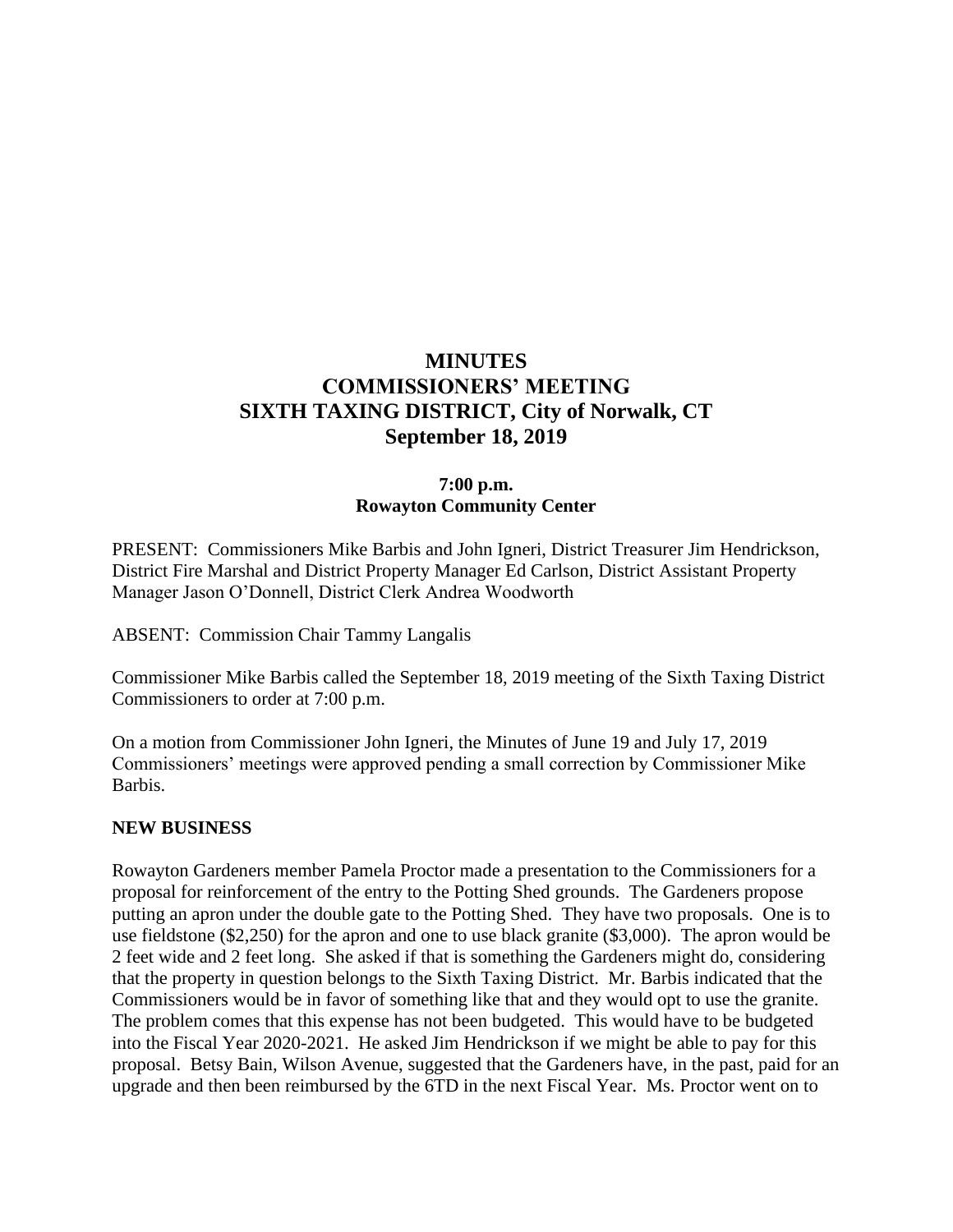#### **MINUTES – September 18, 2019 Page Two**

say that the double gate gets a lot of traffic over it. The Sixth Taxing District will allow it to be done and will let the Gardeners know how it will be financed. **APPROVED**

Commissioner Barbis went on to discuss the entry fees to Bayley Beach for non-residents of the District. Mr. Barbis indicated that they would, almost surely, change the non-resident entry fee for Bayley Beach for the Fireworks to \$100.00. Commissioner Barbis said that in previous years, they have allowed parking on the Little League Field. That, however, has done damage to the field and that cannot be used now. Resident Lynne Pratt, Old Farm Road, said that she thinks the \$40 fee for entry on days of the concerts to be a great bargain, especially if they stay the day at Bayley. So far, they haven't indicated a change for the walk-in fee of \$10.00 per person. Mr. Barbis indicated that they are assessing the possibility of changing the entry fee on other days as well. They may go to \$25 on weekdays and \$30 for weekends without concerts. Mr. Barbis also said that after we do the sidewalk project on Pine Point Road, there won't be room to park cars along the fence. Any new rates that are adopted will be put in place next summer.

Resident Lesley Korzennik, Briar Street, speaking on behalf of the Rowayton Historical Society, presented a proposal that Pinkney House and Pinkney Park are in dire need of some maintenance and upgrading of the property. They would like to hire a landscaping firm that would produce a "grand plan" that would address the damage done through years of neglect and overuse. Some of the areas that are in need of work done were shown on a Power Point presentation. The RHS had a walk around recently with Commission Chair Tammy Langalis when they pointed out problems with the entryway, bare patches and weeds, flooding, etc. They would like to have a sturdy garbage disposal area instead of old garbage cans that are loose. She pointed out a picture that showed mildew on the barn. There are eroded areas, poison ivy, etc. There are benches and tables that need to be replaced. If we had a comprehensive plan, we wouldn't have to do it all at once. But we should have a plan. They are contacted often by people who have memorial funds and want to donate these funds. Mrs. Korzennik mentioned that the Historical Society would like to get away from having more benches and trees as memorials. The people with donation funds usually want to plant a tree or provide a bench or table in their loved one's name. If Pinkney Park is made to look better, people may be interested in donating money to its upkeep or for certain projects. Mr. Barbis reminded the RHS that the District some years ago concentrated on needed upkeep of Pinkney Park. They made some improvements at Pinkney House and rebuilt the sea wall. The last few years, the District's concentration has been on the Community Center and its renovation. Now, with that project almost done, the District has turned its attention to Bayley Beach. The Commissioners are considering new materials for walkways. In other words, the District is taking a phased approach to their properties. Help at Pinkney Park, however, makes sense after the Bayley Beach projects are accomplished. Mr. Barbis also noted that some years ago the District had hired a landscaping person who had come up with a plan. Nothing was ever done with those recommendations. Mr. Barbis will try to locate that plan. Mrs. Korzennik also addressed the apple trees and thinks they are not very attractive. It was noted that, without the trees, people would park there and the grass would look even worse.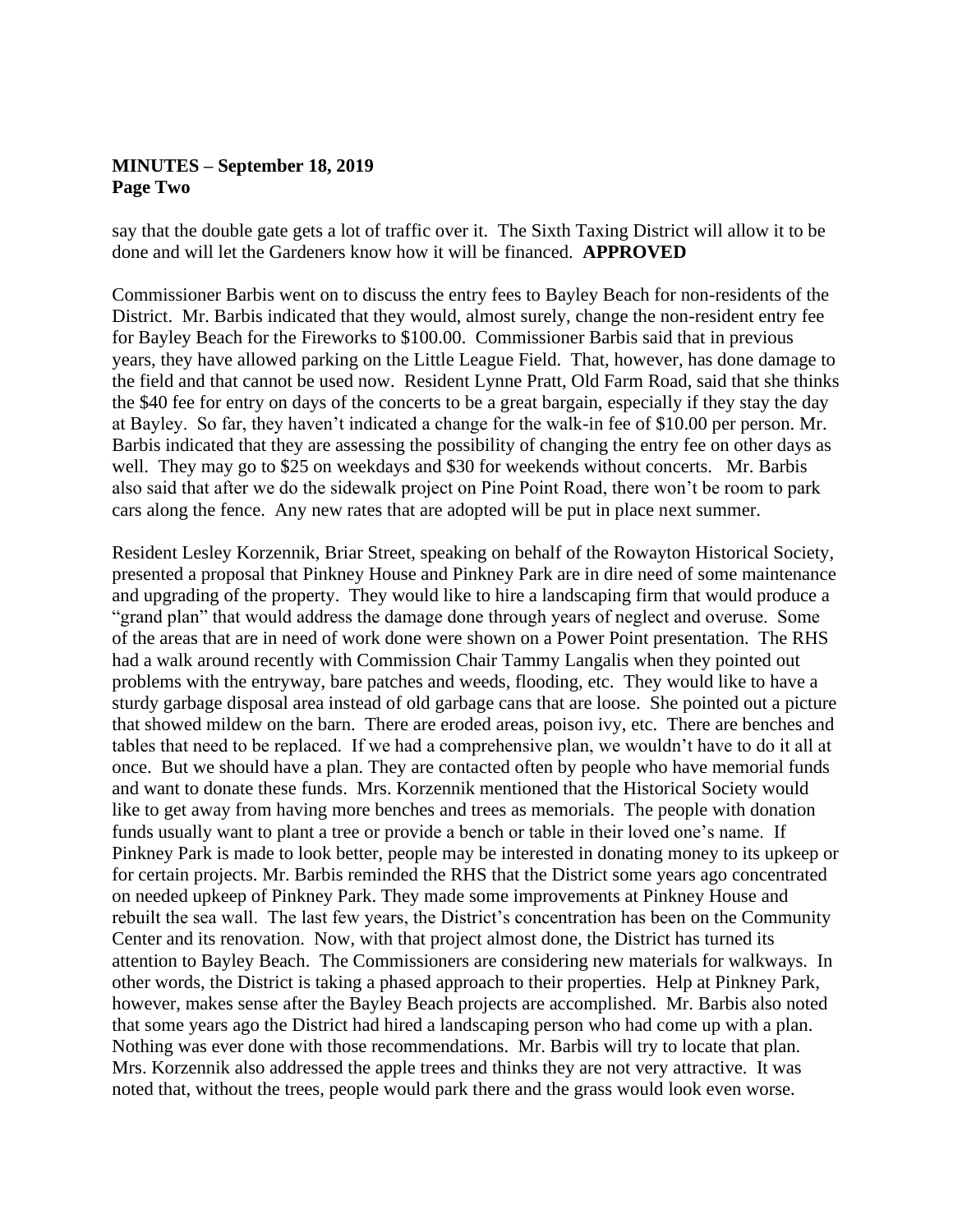#### **MINUTES – September 18, 2019 Page Three**

Commissioner John Igneri said that we should all sit down and take a step back to consider different proposals. He said that everyone agrees that Pinkney Park needs some attention. The lighting is bad. He would like to see a plan that prioritizes the different projects. There should be estimates of cost for all of these projects separately. The RHS is most concerned with improvements to the landscaping. Mr. Barbis said that now is the time to start planning for projects. If there is a plan in effect, the Commissioners can try to budget the money to realize part of the plan. They will probably have to do this incrementally. District Treasurer Jim Hendrickson asked why we can't do this landscaping plan in house. If we get a copy of the plan that exists from 2006, it shouldn't be too difficult to plan projects. Commissioner Igneri said that the RHS has made their point and that we'll look into the numbers and come up with some steps for a plan. Mr. Hendrickson reminded everyone that if any of these projects lead to a bidding process, then the 6TD needs to be in on these processes. Mr. Igneri, once again, advocated that the RHS create a priority list. He said that if they see anything that are safety issues right now, please be in touch with the Commissioners so that they can be corrected. Betsy Bain, Wilson Avenue, said that maybe if the vision for Pinkney Park is communicated, people might be willing to invest in helping to keep Pinkney Park in good shape.. Ty Haynes, Crest Road, agreed that the park is overused.

Mr. Barbis indicated that teenagers were out of control this summer as relates to Bayley Beach, especially. They did no major damage and there weren't big messes, but they had to find an illegal way on to Bayley Beach which closes at 9:00 p.m. In one instance, the teenagers disabled the automatic motion sensor lights. He said that the District would press charges if this continues this fall and next year. There has been activity at the Paddle courts as well. Mr. Barbis said that when we do the sidewalk project at Bayley Beach, we will install a gate that is much higher and much harder to climb. Mr. Barbis went on to say that we need Wi-Fi service at the beach, specifically the Pavilion. Optimum has declined to provide this service but Frontier will do it. When that happens, we can have security cameras installed if we wish to do that. This would hopefully give us another asset in determining who is getting into the beach after closing.

Mr. Barbis said that we did get requests from the RCA for their concert schedule for next year. As was the case this year, the concerts through July will be at Bayley Beach and the August concerts will be in Pinkney Park. The Labor Day Sunday concert will be back at Bayley Beach. The Commissioners are in agreement with this schedule. The RCA also asked to schedule Porch Jam, beginning in Pinkney Park, on June 13, 2020. There was a motion made to schedule Porch Jam on June 13, pending approval from the RHS. The motion passed. **APPROVED**

Diane Vuoso, who ran the concession at Bayley Beach for the first time this year, stated that she was happy with the way things went and would be happy to be considered for the same position next year. She said that they had cleaned up the concession and had a better and more varied selection of food. She had vacated the Concession as of September 14, 2019. The Commissioners are happy to have Diane once again take on the Concession at Bayley Beach for the summer of 2020.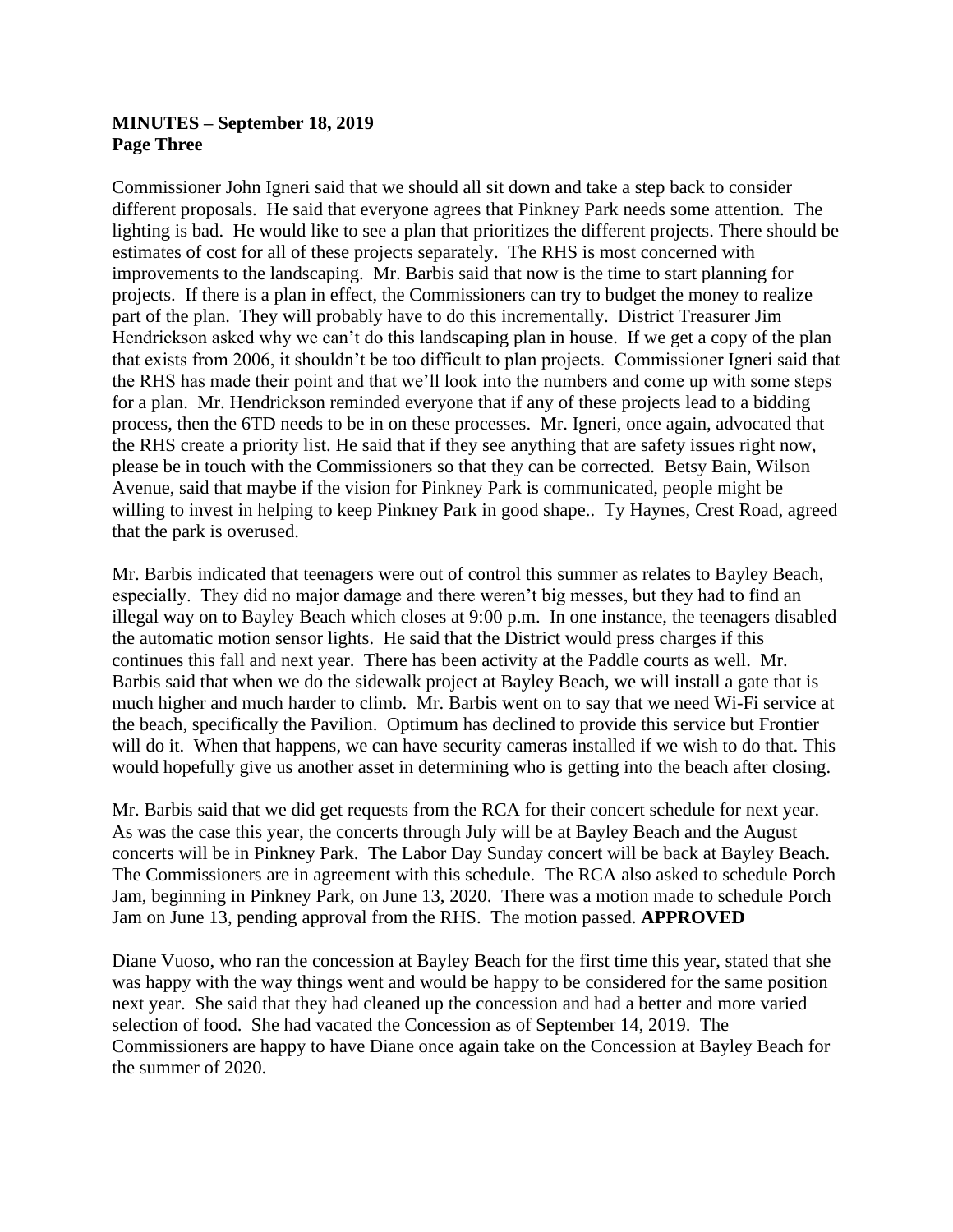## **MINUTES – September 18, 2019 Page Four**

#### **OLD BUSINESS**

The perennial topic of drainage at Bayley Beach. especially at the Little League field, was discussed. There are many problems, but one of them is that the field is only about 6 feet above sea level. The other one is that the drainage ditch has been silted over. All the phragmites have been removed, for a first step. The Commissioners and Property Managers have been talking with contractors. When it rains, some of the Har Tru from the tennis courts comes off the courts and becomes clots of clay that really negatively impact the drainage. Along with the Rowayton Tennis Association, we've been working on it as a long term project.

Mr. Barbis said that they are now in discussion with Roton Point regarding the District's planned sidewalk project. We have a plan that we feel is the best solution. We are planning on squaring off the intersection of the beach access road with Pine Point Road. There will be a 90 degree turn on and off Pine Point Road. We want to provide a sidewalk from the Wee Burn pillars to Bayley Beach and Roton Point Club since so many people walk to the beach. Now we just need the agreement of Roton Point. We have city approval and we have already funded the project. We'll have a public event to discuss this project when the plan is finally in place. The fence on Pine Point Road now will be moved up into the woods a bit. Betsy Bain, Wilson Avenue, asked about the potential loss of the hedges. The Commissioners have a plan that would allow the hedges to stay in place. Lesley Korzennik, Briar Street, asked if there is a plan for landscaping in this. The answer is that there won't be much of a change in the landscaping but just to clean it up to allow the installation of the fence. The District has recently taken a tree down which had been killed by the poison ivy that was wrapped all around it. Tom Balsey, a Pine Point neighbor has offered some insight which has helped the District with its plan.

The District Treasurer, Jim Hendrickson, told those in attendance that there are lots of overdue tickets outstanding at the Rowayton RR Station Parking Lots. There are currently more than 400 overdue tickets on over 300 vehicles remaining unpaid. Overdue tickets are tickets that were issued at least 30 days ago. At the present time, our policy is to tow a car which has over 3 tickets outstanding on it. Mr. Hendrickson is proposing to use a "Barnacle" system, The Barnacle would be attached to the windshield of a car and would be impossible to remove unless the phone call is made to the number provided, the overdue tickets are paid and the fee for the "Barnacle" is paid. Mr. Hendrickson also said that the funds generated from the RR Station stays as a RR Station Account. The lots are owned by the State Department of Transportation. The 6<sup>th</sup> Taxing District just manages the lots. We'll partner with Fedor Towing to use the Barnacles in a few weeks if the Commissioners approve. A motion was made by Commissioner John Igneri to go ahead with the "Barnacle" system. The motion passed. **APPROVED**

The "Scofflaw Proposal" presented at the September meeting along with a notice that will be placed on the windshields of all cars in the parking lots in the next few weeks will be attached at the end of the Minutes.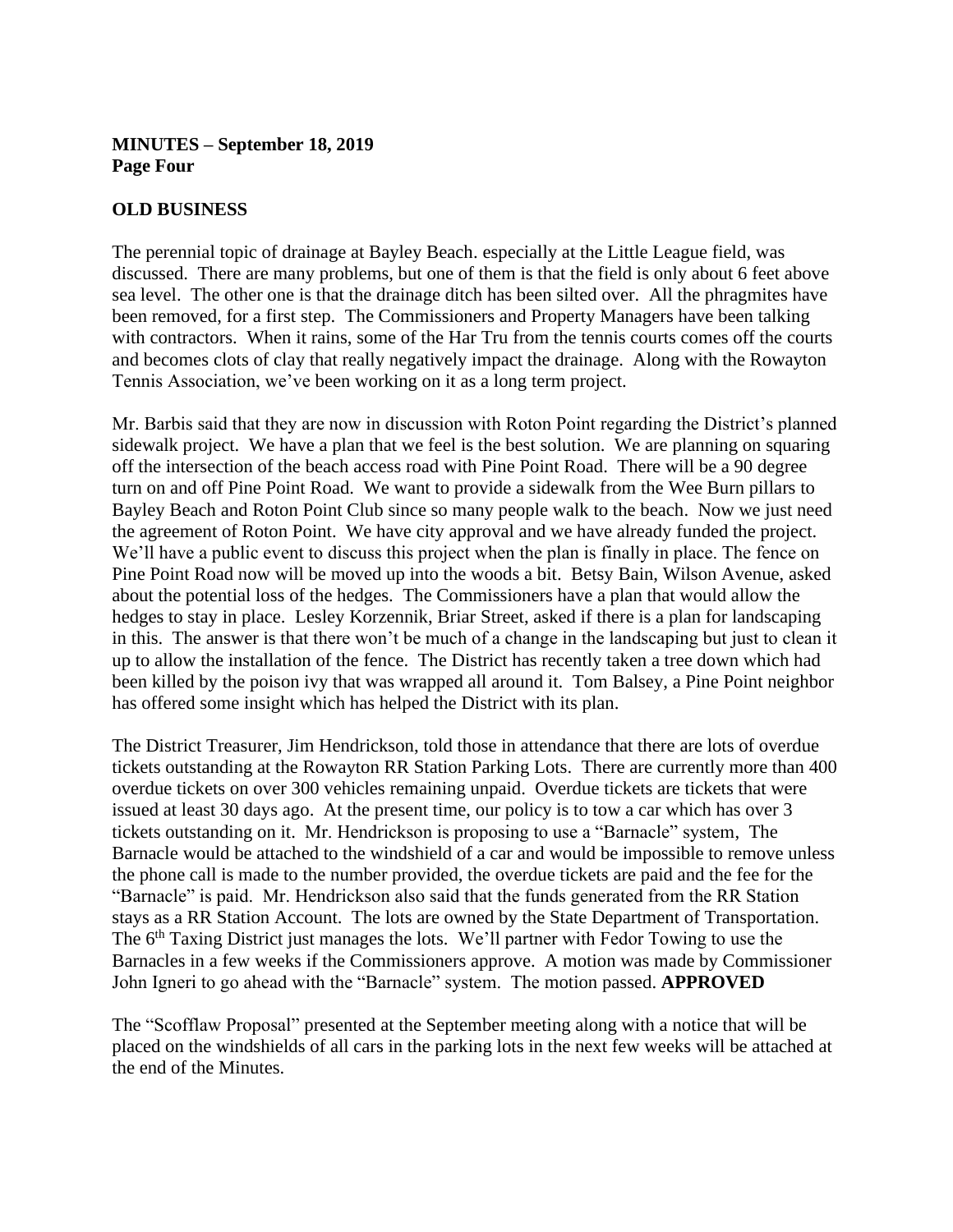## **MINUTES – September 18, 2019 Page Five**

John Kiska, spokesperson for the Dog Park users, reminded the Commissioners that the Dog Park users fund most of the needs of the Dog Park. Now they would like permission to build an up and down ramp for the dogs. It would be a ramp up, a short, flat top and then a down ramp. He would construct this addition and they would like to put it in the corner where Highland meets McKinley where it would be less visible than any other place for people not using the Dog Park. Jason offered that he could help with this. Mr. Kiska has been asking for ideas on their Facebook page. Betsy Bain, Wilson Avenue, asked if the dog owners release any liability of the District. That was answered in the affirmative. The Commissioners indicated that they would be OK with this. **APPROVED**

## **REPORTS**

**Commissioner John Igneri** spoke about sidewalks that are in the pipeline to be installed. He noted that it will take a few years for them to reach the installation phase. Norwalk's Department of Public Works is committed to cleaning up some of the footpaths in Rowayton. One of those, from Highland Avenue down Witch Lane will be subject to this project. They will clean up and widen the foot paths. As an answer to Mrs. Bain's question about the responsibility of homeowners who have adjacent sidewalks, the Commissioners reiterated that those property owners are responsible for keeping these sidewalks in good condition. They are responsible, especially, to be sure that they are shoveled in the case of snow. Pam Nielsen, Briar Street, said that there is a piece of steel sticking up in the sidewalk on Sheffield. Mr. Barbis asked Mrs. Nielsen to call Customer Service at City Hall at

203-854-3200, stating that it's important to keep reminding the responsible parties of the unsafe conditions. He agreed that the homeowners are ultimately responsible, but that the city is going to spruce up some foot paths.

District Treasurer Jim Hendrickson filed his report as follows:

**Sixth Taxing District Treasurer's Narrative Report Commissioners' Meeting September 18, 2019**

#### **Handouts to Commissioners\*.**

- Budget v Actual report as of August 31, 2019 for FY 19-20
- Treasurer's Report of Bank Balances as of August 31, 2019
- Capital Funds Project Balances report
- Community Center Spending Summary Capital Projects report
- Report of Bills Paid in July and August 2019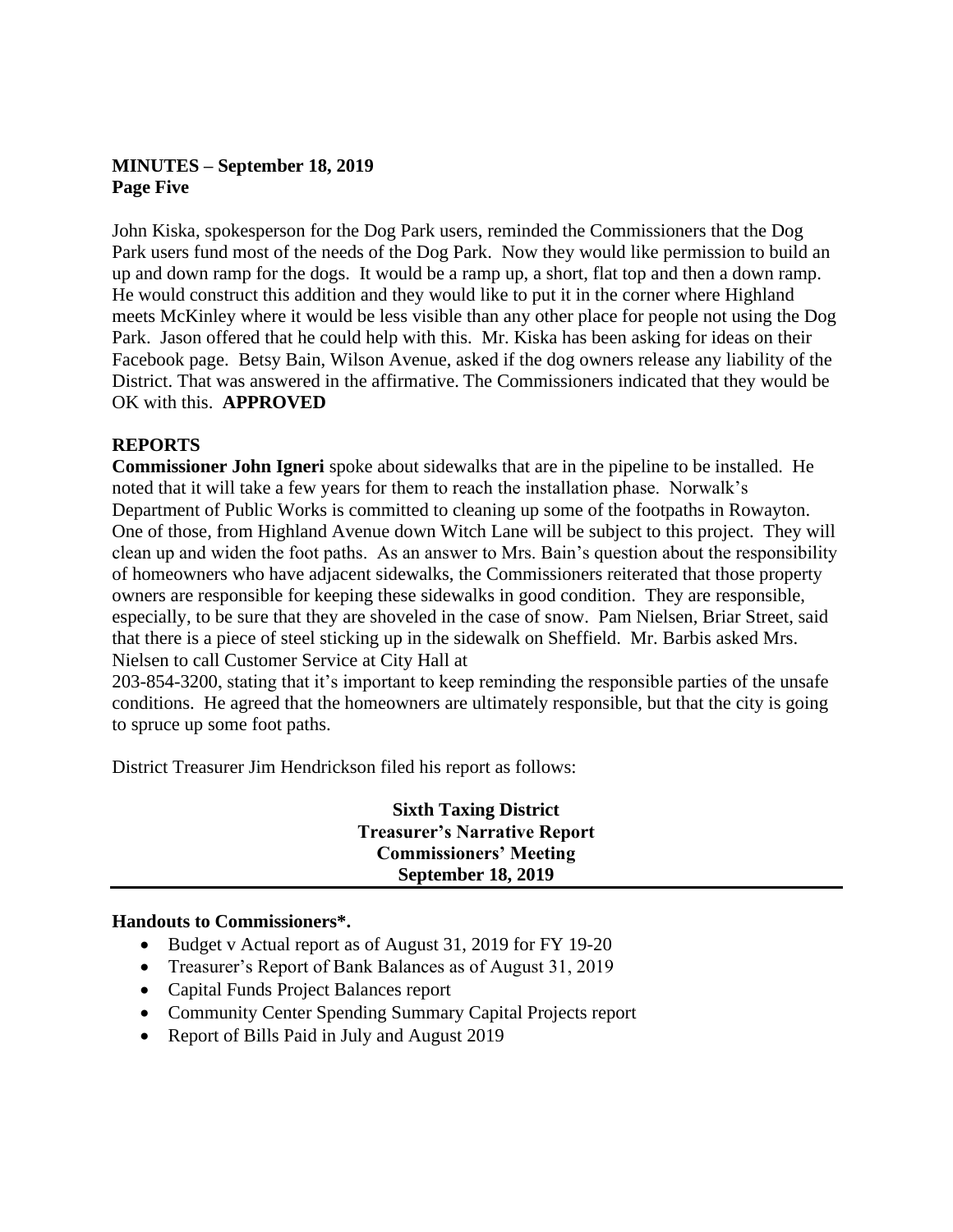# **MINUTES – September 18, 2019**

**Page Six**

#### **Comments on Reports:**

- **Budget v Actual Report for FY 19-20**
	- Our income is at 42.4% of the budgeted income for FY 19-20
	- Our expenses are currently at 17.7% of the budgeted expenses.
- **Capital Budget**
	- Including reserves, the capital account has a balance of \$366,494
- **Community Center Project**
	- A total of \$1,225,000 has been spent to date on the Community Center
	- The remaining budget is \$7,400

#### **Events:**

- The fiscal year 18-19 audit has been scheduled for the week of September 30.
- The Wells Fargo bank accounts have been closed and three new accounts at People's Bank are set up and being used.
- Checks for the FY 19-20 Approved Grants have been mailed to the awarded recipients.

**\***Please note, these are preliminary drafts and not final audited reports. (Statistical reports will be added at the end of the Minutes)

Mr. Hendrickson made the following statement as an addendum to his report. He said that by changing bank relationships, we should improve the District budget by at least \$8,000 due to lower fees and higher interest earned on our balances. That is not all expense reduction, some is interest income.

| <b>Report of the Fire Marshal</b>  | <b>Jul-Aug. 2019</b><br># |     |                |                | <b>Ed Carlson</b> |
|------------------------------------|---------------------------|-----|----------------|----------------|-------------------|
| <b>Type of Activity</b>            |                           |     |                | # Man Hours    |                   |
|                                    | July                      |     | August         | July           | August            |
| <b>Blasting Permits</b>            |                           | *** |                |                | ***               |
| <b>Blasting Site Inspections</b>   |                           | *** |                |                | ***               |
| <b>Building Inspections</b>        | $\overline{2}$            |     | 3              | 3              | 5                 |
| Clerical (office) work             |                           |     |                | 18             | 17                |
| <b>Fire Marshal Conferences</b>    |                           |     | 1              |                | 6                 |
| <b>Career Development Training</b> |                           | *** |                |                | ***               |
| Investigation(s)                   |                           |     | $\overline{2}$ |                | $\overline{2}$    |
| Meetings:                          |                           |     |                |                |                   |
| District Monthly                   |                           |     |                |                |                   |
| <b>FNHCFMA</b>                     |                           |     |                | $\overline{2}$ | $\overline{2}$    |
| Fire Safety Talk (Hilltop Homes)   |                           |     |                |                | $\overline{2}$    |
| <b>Fireworks Standby</b>           |                           |     |                | 6              |                   |
|                                    |                           |     | Total Man Hrs. | 32             | 34                |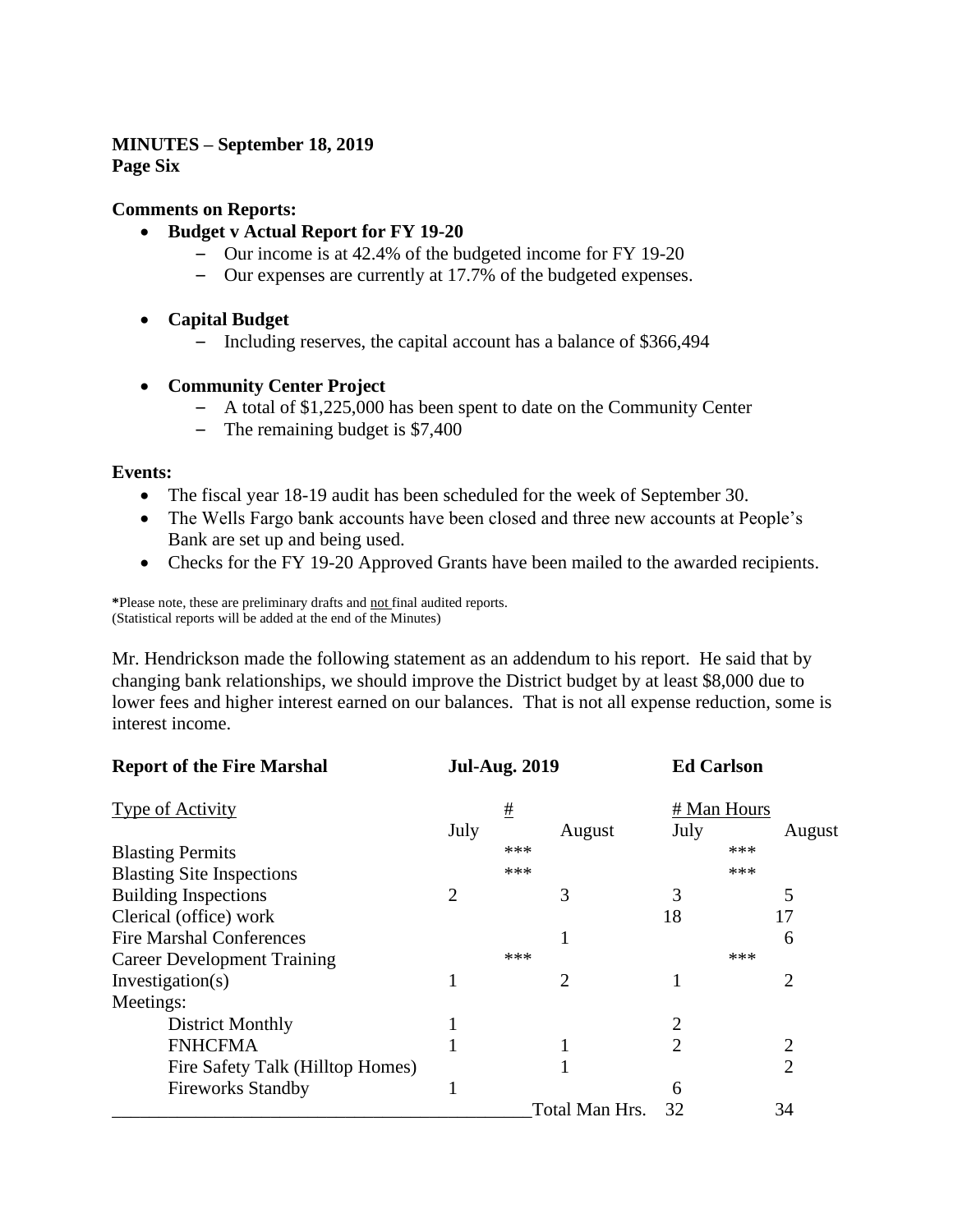## **MINUTES – September 18, 2019 Page Seven**

Expenses for the Fire Marshal: Public Fire Education Conference: \$25.00

Remarks: I attended Operation Save A Life on 9/11 and received free detectors to be distributed to residents that request them.

Mr. Carlson also said that he had inspected the schools before they opened.

#### **Report of District Property Manager August – September 2019 Ed Carlson**

#### **Community Center:**

- 1. Gault has locked in propane price of \$179.9 per gallon until April 2020.
- 2. New electrical outlet installed in Moose Room to accommodate tablets, etc.
- 3. Path to Rowayton School recovered with new chips.
- 4. St. Luke's bus (full size) pick up at 7:15, drop off at 4:40
- 5. Sound absorbing panels to be installed starting in October

#### **Bayley Beach:**

- 1. Screens at concession reworked by Gardner Gray
- 2. A new lockset was installed in the ladies' room.
- 3. The phones will be turned off after the camp out.
- 4. AED will be removed by Hospital for winter.
- 5. Diane V. cleared concession and winterized equipment that remains. All other appliances to be removed.
- 6. A sand digger was installed at the playground and paid for by the RPE.

## **Pinkney Park:**

- **1.** A railing was installed on the south porch and other repairs are planned.
- **2.** SOS temporary power board will be removed soon. Have contacted SOS since this was supposed to be removed in July.

## **R. R. Parking Lot:**

- 1. The weeds and high grass were cut back by a District employee on two separate weekends.
- 2. Wendy Nardi plans to start selling soups, etc. later this month from the eastbound shed.
- 3. Ted Cook has planted perennials and bulbs at the Eastbound entrance to the parking lot A thank you letter should be sent.

Mr. Carlson was asked if we could do some weeding on the north side of the RR abutment. It's not our property but is unsightly. Mr. Carlson indicated that that could be done.